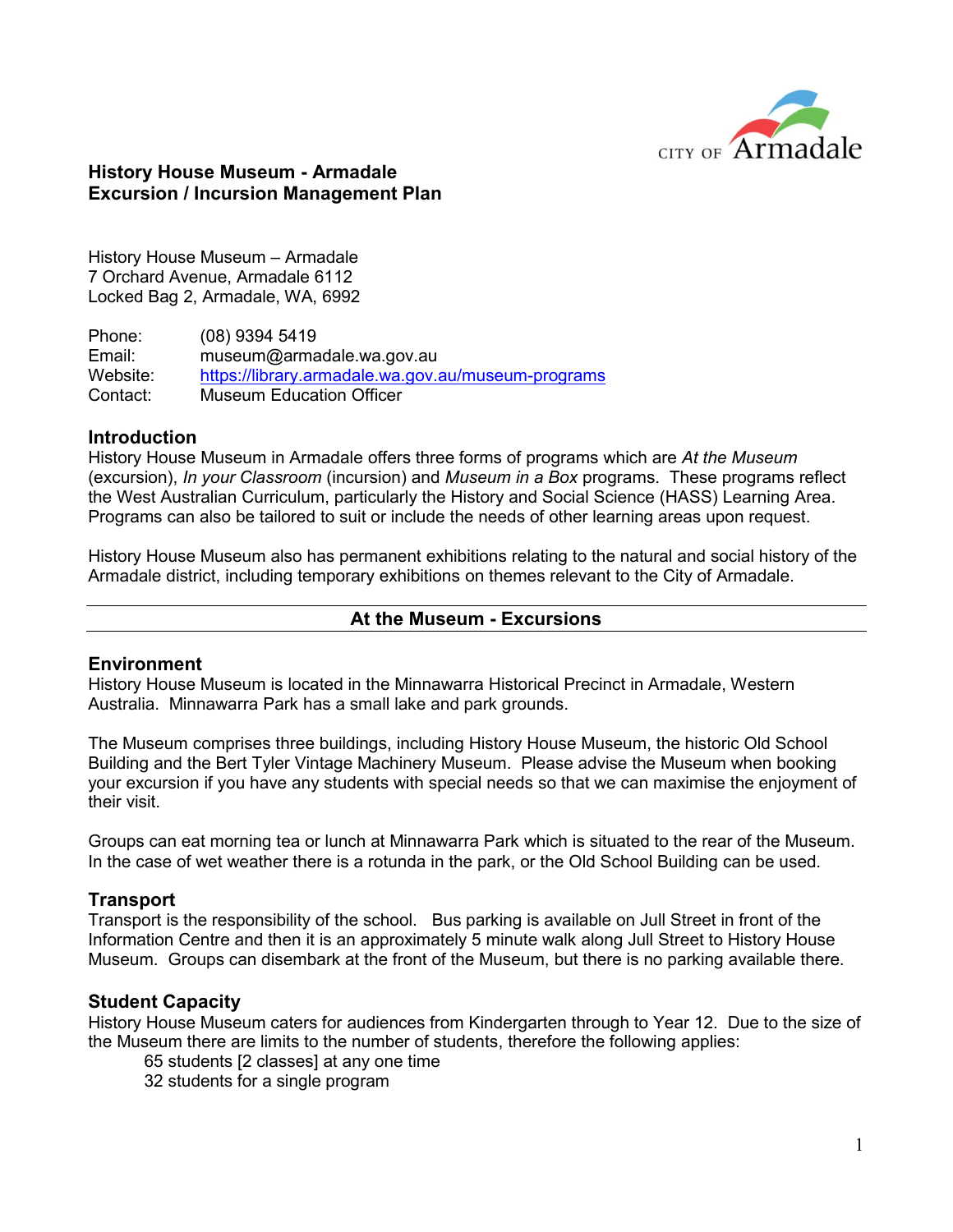Museum tours and the relevant education programs may conducted at History House Museum, the Old School Building, the Bert Tyler Vintage Machinery Museum or the Minnawarra Chapel.

## **Supervisor/Supervisory Team**

It is the school's responsibility to provide sufficient supervisory staff for excursions to History House Museum. The school supervisory staff must accompany students throughout the excursion to actively monitor behaviour and intervene when necessary.

History House Museum staff and volunteers will lead, demonstrate and present activities but are not responsible for the supervision of students.

Please be advised that members of the general public may be visiting the museum at the same time as your school, so we appreciate that students' behave in a manner that does not interfere with enjoyment of others.

# **External Provider Information**

#### *Clearances*

History House Museum education staff members and volunteers have a current Working with Children Check.

#### *Accreditations and Qualifications*

History House Museum education staff members are professional educators or have extensive experience in presenting educational programs.

#### *Public Liability Insurance*

History House Museum is covered by the City of Armadale's Public Liability Insurance Policy. Our Public Liability Certificate of Currency documents are available upon request.

## **Identification**

Identification of students remains the responsibility of the visiting school. It can be helpful to Museum staff if students are dressed in school uniform, and if the supervisory teachers/parents wear a name badge.

History House Museum staff and volunteers will wear City of Armadale name badges.

## **Communication Strategies**

In emergencies teachers will have access to a phone in the History House office. Teachers are encouraged to bring with them a mobile phone that they can be contacted on and can use during their museum visit if necessary. Limited use of mobile phones is appreciated.

## **Emergency Response Plan**

The Museum has a documented Emergency Response Plan. In the event of an emergency it is essential that all school visitors take directions from Museum Staff and volunteers.

Teachers can increase safety by ensuring they meet the minimum supervision requirements and ensuring students stay in their groups with their adult supervisors.

If evacuation is necessary all visitors need to calmly follow museum staff instructions to the assembly point. Teachers will need to do a roll call and immediately inform Museum staff if any students are missing.